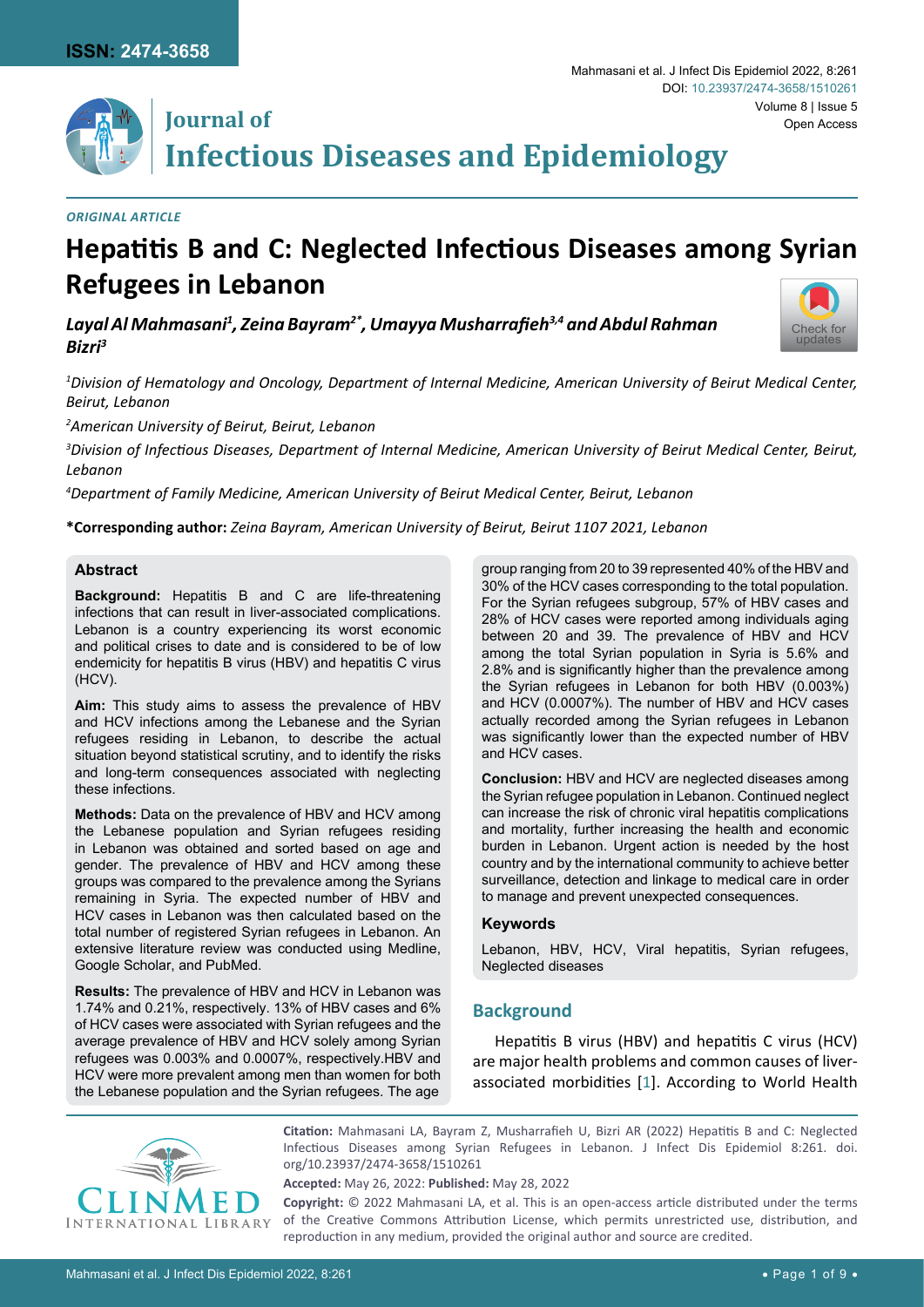Organization (WHO), it was estimated that 257 million people are living with HBV worldwide [\[2\]](#page-6-1) and that 71 million people are infected with HCV [\[3\]](#page-6-2). HBV and HCV can cause acute and chronic infections. Chronic infections can develop severely at later stages and result in liver cirrhosis or liver cancer and eventually death. In 2015, HBV and HCV infections resulted in 887,000 deaths and 399,000 deaths, respectively. Most of these deaths were related to either cirrhosis or hepatocellular carcinoma(HCC) [\[4\]](#page-6-3).

Viral hepatitis is one of the leading causes of mortality and disability worldwide [\[5\]](#page-6-4). Those affected will be at risk of severe complications and lower quality of life that may negatively affect their productivity. There is an established indirect burden of the illness described as it is associated with lower productivity, increased absenteeism, and higher healthcare benefit costs [\[6\]](#page-6-5).

Oral antiviral agents are available to treat both chronic HBV and HCV, but the outcome and goals of treatment differ. For HBV, treatment aims to control the progression of the disease, prevent its complications, and achieve functional cure. The duration of treatment of HBV remains to be debatable especially when it comes to its cessation. For HCV, progress in antiviral therapy has allowed to achieve sustained viral response (SVR). Novel genotypic drugs can achieve virologic cure in more than 90% of cases. However, patients who receive treatment and achieve SVR will still need to be followed up routinely for liver disease progression especially those who started treatment at an advanced stage of liver illness [[7](#page-7-5)].

Estimating the total cost of illness induced by HBV and HCV infections is an essential health concern. In general, viral hepatitis is linked with high health and economic burden that affects policy decisions globally [[7](#page-7-5)]. Treatment for both HBV and HCV is available in Lebanon and provided for free to all Lebanese citizens through the Lebanese Ministry of Public Health (LMoPH). However, the cost of comprehensive treatment is a limiting factor for its acquirement since management is associated with several expensive laboratory tests including but not limited to nucleic acid techniques, fibroscan, routine laboratory tests, and liver function tests among others [\[8\]](#page-7-6). The cost of treatment and the management of hepatic and extra-hepatic complications has been evaluated in several studies. Evidence has shown that HBV can impose a substantial economic burden on patients, families and communities [[9](#page-7-7)]. Similarly, HCV has been associated with tremendously high costs and treatment expenditures [[10](#page-7-8)]. A study done by Abou Rashid, et al. showed that as the HCV population ages and the costs of treatment increase, the economic burden of chronic HCV infection is expected to grow proportionally along with its clinical burden [[11](#page-7-9)]. Another study looking at the cost-effectiveness of HCV treatment done by Nasser, et al. mentioned that

early treatment is cost-effective compared to delayed therapy. This emphasizes the need to reinforce early screening and linkage to care [[12\]](#page-7-0).

Despite the commitment of LMoPH to treat all Lebanese affected with HBV and HCV, access to care is not always available in the country due to several economic and political factors. The limited budget available to LMoPH forced them to obtain generics from neighboring countries that are not always WHO approved. The recent political crisis and the resulting socioeconomic collapse have even further diminished the ability of LMoPH to obtain the necessary medications for chronic illnesses including viral hepatitis. This has rendered many individuals at risk of forced interruption of the treatment courses and increased the risk of complications associated with chronic viral hepatitis [\[13](#page-7-1)].

The Syrian crisis has added further salt to the wound since large numbers of Syrians sought refuge in Lebanon in response to the eruption of the Syrian crisis following 2012. Lebanon is currently believed to be the country with highest number of refugees per capita in the world [\[14](#page-7-2)]. The influence of those refugees on the healthcare system is tremendous [[15](#page-7-3)]. It has been well established that with such population mobility, a host country is expected to face a number of new diseases and medical conditions especially communicable diseases such as HBV and HCV [\[16](#page-7-4)]. With Lebanon currently experiencing devastating circumstances, it is essential to address the challenges associated with such neglected infectious diseases and seek rapid control measures.

#### **Objectives**

The primary objective of this study is to assess prevalence of HBV and HCV infections among the Lebanese and the Syrian refugees residing in Lebanon, analyze and elaborate in a comprehensive approach on the actual situation beyond statistical scrutiny. Other objectives include assessment of the risks associated with neglecting these infections among the refugee population and a futuristic analysis of possible longterm consequences. A final objective would be to suggest and explore possible interventions to address the arising resultant situation.

#### **Methods**

The study is an observational cross-sectional study that consisted of data collection from the LMoPH registry of communicable diseases. Data on the prevalence of HBV and HCV infections among the Lebanese population and Syrian refugees residing in Lebanon was obtained. The data was distributed based on age and gender and for the period extending from year 2013 till year 2018. The prevalence of HBV and HCV was then compared to prevalence of HBV and HCV among the Syrians residing and remaining in Syria.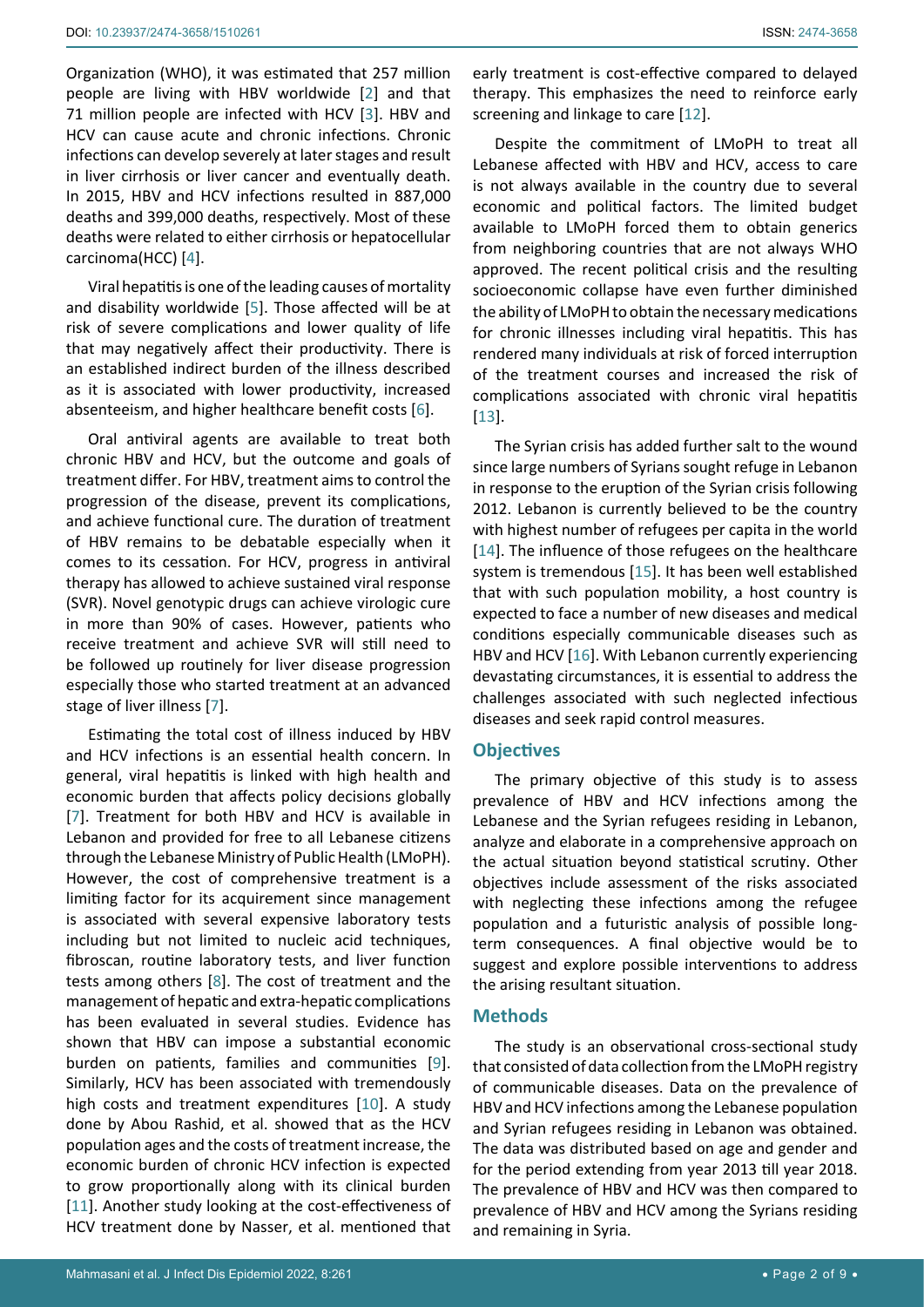Data has been sorted according to year, nationality, age, and gender and plotted into tables and graphs. An extensive literature review was conducted using Medline, Google scholar, and PubMed utilizing the following keywords: Refugees, Syrians, HCV, HBV, Lebanon. Data collected was analyzed using SPSS.

#### **Results**

#### **Lebanon**

The population residing in Lebanon comprises the Lebanese people, Syrian Refugees, Palestinian refugees, and other nationalities. [Table 1](#page-2-0) represents the prevalence of HBV and HCV infections and their distribution among the total population in Lebanon and the Syrian refugees residing in Lebanon throughout the years 2013-2018.

From year 2013 until year 2018, the total number of HBV and HCV cases reported in Lebanon was 1,701 and 693 cases, respectively. The total number of incidents ranged from 141 to 390 cases for HBV and from 102 to 136 for HCV with a mean of 283 and 115, respectively. The prevalence of HBV and HCV in Lebanon is 1.74% and 0.21% respectively, ranking Lebanon amongst countries with low endemicity for both viruses [[17\]](#page-7-10).

Among the cumulative number of reported cases from 2013 till 2018, 220 HBV cases and 40 HCV cases were associated with the Syrian refugees residing in Lebanon. The number of cases ranged from 8 till 53 for HBV and from 4 till 10 for HCV. On average, throughout the indicated study duration, a mean of 37 HBV incidents and 7 HCV incidents were estimated among the Syrian refugees in Lebanon. This translates to around 13% and 6% of all HBV and HCV infections diagnosed in Lebanon throughout the years 2013-2018, and indicates that the average prevalence of HBV and HCV infections solely among Syrian refugees is equivalent to 0.003% and 0.0007% respectively throughout years 2013-2018.

The number of reported cases increased from 2013 till year 2015 during which the highest number of cases was reported. After year 2015, there was a stabilization in number of HBV and HCV cases with a decreasing trend as shown in [Table 1](#page-2-0). [Table 2](#page-2-1) represents the distribution of the HBV and HCV cases of year 2018 among the total population and the Syrian refugees in Lebanon by age and gender.

An estimation of the incidence rates (%) of HBV and HCV reported among Syrians in Syria was then applied to the Syrian refugees residing in Lebanon in an attempt to better approximate the true incidence among the Syrian refugees. The number of both HBV and HCV infections was significantly higher among the youth than the rest of the age groups for both populations. The age group ranging from 20 to 39 represented 40% of the HBV and 30% of the HCV cases corresponding to the total population. For the Syrian refugees subgroup, 57% of HBV cases and 28% of HCV cases were reported among individuals aging between 20 and 39. Adolescents and the pediatric population displayed the lowest prevalence for both HBV and HCV for the two populations. Only 2%

| Year |              | <b>HBV</b>             | <b>HCV</b>   |                        |  |
|------|--------------|------------------------|--------------|------------------------|--|
|      | <b>Total</b> | <b>Syrian refugees</b> | <b>Total</b> | <b>Syrian refugees</b> |  |
| 2013 | 141          | 8                      | 105          | 4                      |  |
| 2014 | 229          | 31                     | 104          | 5                      |  |
| 2015 | 390          | 53                     | 136          | 6                      |  |
| 2016 | 367          | 48                     | 116          | 8                      |  |
| 2017 | 321          | 52                     | 130          | 10                     |  |

<span id="page-2-0"></span>**Table 1:** Prevalence of HBV and HCV infections among the total population in Lebanon and the Syrian refugees residing in Lebanon between years 2013 and 2018.

<span id="page-2-1"></span>**Table 2:** Prevalence of HBV and HCV infections in year 2018 among all residents in Lebanon and Syrian refugees sorted by age and gender.

2018 253 28 102 7

|            |              | <b>HBV</b>   |                        | <b>HCV</b>   |                        |
|------------|--------------|--------------|------------------------|--------------|------------------------|
|            |              | <b>Total</b> | <b>Syrian refugees</b> | <b>Total</b> | <b>Syrian refugees</b> |
| Age groups | Less than 19 | 6            | 0                      | 5            | 0                      |
|            | 20-39        | 103          | 16                     | 40           | 2                      |
|            | 40-59        | 64           | 6                      | 25           | 2                      |
|            | $60+$        | 20           | 0                      | 9            |                        |
|            | Unknown age  | 60           | 6                      | 24           | 2                      |
| Gender     | Male         | 152          | 22                     | 78           | 3                      |
|            | Female       | 98           | 6                      | 25           | 4                      |
|            | Unknown sex  | 3            | 0                      | 0            | 0                      |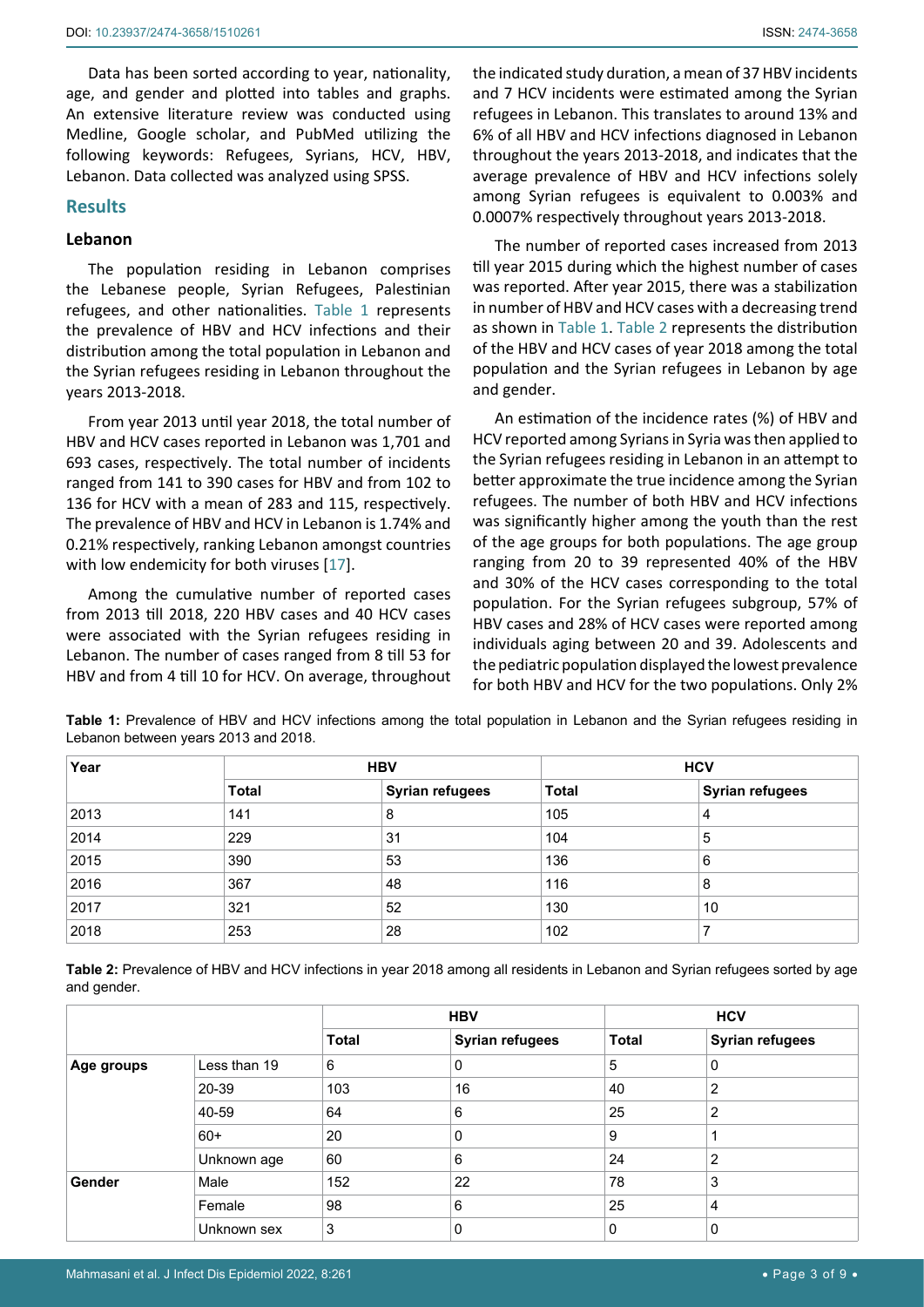of the total HBV cases and 5% of the total HCV cases among the total population in Lebanon were observed among individuals aging below 19 years, while no neither HBV no HCV cases were recorded among the Syrian refugees below 19 years of age.

HBV and HCV were more prevalent among men than women for both the Lebanese population and the Syrian refugees. In year 2018, 60% of HBV cases and 76% of the HCV cases were reported among the men of the total population residing in Lebanon. Similarly, for the Syrian refugees, 75% of HBV cases corresponded to Syrian males. The same trend was noted throughout all other years from 2013 to 2018. The number of reported cases of HCV among female Syrian refugees was slightly higher than that reported among male Syrian refugees in year 2018.

# **Syria**

In Syria results showed that the prevalence of HBV and HCV among the total Syrian population in Syria is 5.6% and 2.8%, respectively, which is significantly higher than the prevalence among the Syrian refugees in Lebanon for both HBV (0.003%) and HCV (0.0007%). The comparison between the incidence rates of HBV and HCV among the Syrians in Syria and Syrians residing in Lebanon are displayed in [Figure 1.](#page-3-1)

An estimation of the incidence rates (%) of HBV and HCV reported among Syrians in Syria was then applied to the Syrian refugees residing in Lebanon in an attempt to better approximate the true incidence among the Syrian refugees in Lebanon.

The expected number of HBV and HCV cases was calculated based on the total number of registered Syrian refugees in Lebanon (948,849 refugees). The number of HBV and HCV cases actually recorded among the Syrian refugees in Lebanon was significantly lower than the expected number of HBV and HCV cases, which were calculated to be 53,135 and 26,567 cases, respectively [\(Table 3\)](#page-3-0).

# **Discussion**

Viral hepatitis is a global health threat and a worldwide development priority [\[18](#page-7-11)]. The global burden of HBV and HCV is a growing issue and is most challenging in areas of conflict. War, displacement, and political crises are often associated with the outbreak of infectious diseases, and it has been exhibited that asylum seekers are at a higher risk of transmissible infections [\[19](#page-7-12)]. It is well known that refugees constitute a special social group in a geographical area. They often live under conditions that facilitate the spread of infectious diseases. Moreover, the prevalence of chronic infections among them depends on the endemicity of these diseases in the country of origin [\[20](#page-7-13)].

The Syrian conflict, which started in 2012, resulted in the disruption of many Syrian lives. Given that Lebanon

<span id="page-3-1"></span>

<span id="page-3-0"></span>**Table 3:** Comparison between the number of HBV and HCV cases reported among Syrian refugees in Lebanon and the expected number of HBV and HCV cases when applying the incidence rates (%) in Syria to Syrian refugees in Lebanon.

| <b>HBV in Syria</b> | <b>HBV in Syrian</b><br>refugees<br><b>Calculated</b> | <b>HBV cases</b><br>reported | <b>HCV in Syria</b> | <b>HCV in Syrian</b><br>refugees<br>calculated | <b>HCV cases reported</b> |
|---------------------|-------------------------------------------------------|------------------------------|---------------------|------------------------------------------------|---------------------------|
| 5.6%                | 53.135                                                | 220                          | 2.8%                | 26.567                                         | 40                        |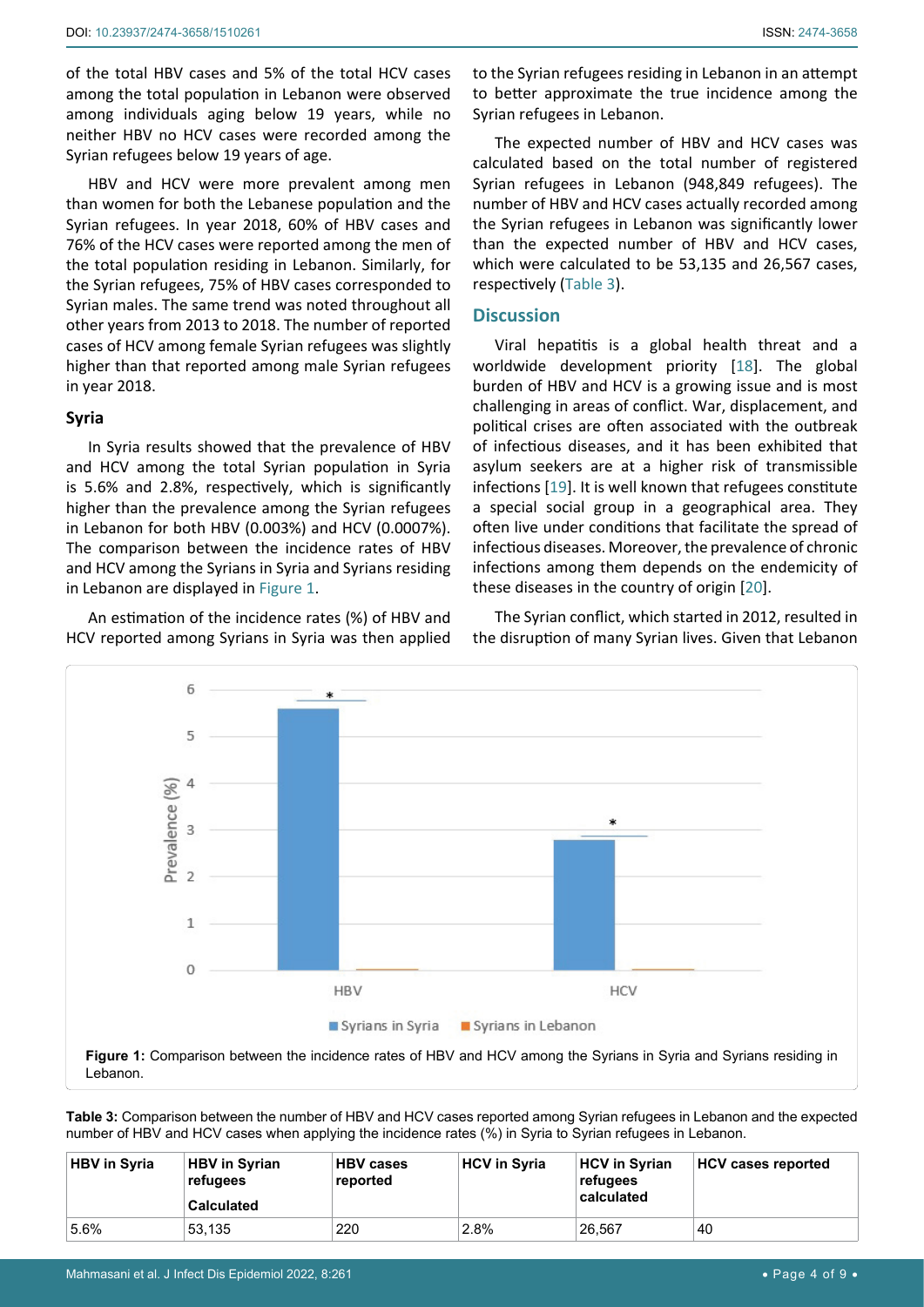is in close proximity to Syria, Syrians sought refuge in Lebanon. Lebanon itself is a nation struggling with political, economic and social crises. The severity of its status was magnified by the influx of large numbers of Syrian refugees. Lebanon's infrastructure, economy and healthcare sector was excessively overburdened and limited resources were available to its fast-growing population [[21](#page-7-25)].

In Lebanon, the prevalence of HBV has decreased after the implementation of several interventions including HBV vaccination of newborns since 1998, the implementation of mandatory premarital screening implemented since 1994, and the establishment of different awareness campaigns [\[17](#page-7-10)]. However, the high number of refugees and the catastrophic political and economic events taking place have forced the nation into detrimental public health consequences rendering the confinement of viral hepatitis infections at risk. In this study, the prevalence of HBV and HCV among the Syrian refugees in Lebanon with reference to the prevalence among the total population in Lebanon throughout the years 2013-2018 was assessed. According to the registry of communicable diseases of the LMoPH, 13% and 6% of the total HBV and HCV cases in the country respectively were reported among the Syrian refugees. The incidence rate of HBV and HCV among the Syrians in Lebanon was significantly lower than that among the Syrians remaining in Syria such that an average of 0.003% and 0.0007% incidence rates for HBV and HCV, respectively were reported for Syrian refugees in Lebanon as compared to 5.6% incidence rate for HBV and 2.8% incidence rate for HCV among the Syrians remaining in Syria. In order to better analyze the current findings, extrapolation of data was conducted.

[Table 3](#page-3-0) shows the expected numbers of HBV and HCV cases if the incidence rates (%) of HBV and HCV reported among Syrians in Syria applies to the Syrian refugees residing in Lebanon. The estimated number of cases of HBV and HCV among Syrian refugees calculated based on the % incidence among Syrian cases in Syria showed a marked discrepancy with the numbers reported to the LMoPH.

This implies that the actual number of Syrian refugees infected with HBV or HCV is much larger. These unmatched results raise several concerns regarding the status of HBV and HCV for Syrian refugees in Lebanon. The major difference in the prevalence of both infections may indicate that the HBV and HCV cases are being underreported or underdiagnosed. It may also indicate insufficient disease surveillance activity in Lebanon. This can be attributed to several factors to be discussed. It is worth noting that a huge number of Syrian refugees are not registered and that the estimated number of refugees mentioned above is expected to be far from the actual number of Syrian refugees residing in Lebanon. This renders the extrapolated prevalence much lower,

and thus, the issue of underreporting more heightened. The diagnosis and reporting of communicable diseases are important steps for evaluating and constructing disease control programs and are valuable for overall disease surveillance. Surveillance itself is an essential tool to identify new outbreaks and trends and to monitor the progression of a certain diseases [[22](#page-7-14)]. The absence of either of these interlinked components can impair proper epidemiological assessments and derive detrimental health outcomes. For example, it is known that HCV surveillance has poor sensitivity [[23\]](#page-7-15) due to under-detection and under-reporting. Under-detection is mainly attributed to the slow and the silent onset of the disease [\[24](#page-7-16)]. Under-reporting has been shown to be the result of political turmoil, indifference, and poor infrastructures [[25\]](#page-7-17). Due to the insensitivity of HCV surveillance, HCV attack-rates are systematically underestimated [[26\]](#page-7-18), especially if surveillance focuses only on acute infections which are rarely symptomatic. According to WHO, given that most patients will not realize they are infected, screening is recommended for the entire population in countries with high prevalence. However, this is rarely applied.

Two hypotheses are proposed in view of the current HBV and HCV findings: linkage to care and the principle of neglected diseases. The principle of linkage to care is crucial for the fate of terminal infectious diseases including viral hepatitis. Patients who are linked to care once tested can achieve significant reductions in HBV-associated morbidity and mortality [\[27\]](#page-7-19). Lok, et al. mentioned that linking HBV-infected patients to care facilitates timely treatment for eligible persons and allows for the periodic surveillance of HCC and monitoring of disease progression [\[28](#page-7-20)]. Coyle, et al. indicated that linkage to care can enhance HCV care continuum and allows acquiring behavioral risk reduction counseling and the vaccination of susceptible contacts [\[29](#page-7-21)]. In Lebanon, several factors can influence linkage to care. Individuals may be of their infection or are not referred to a specialist despite their diagnosis [[30\]](#page-7-22). Lack of effective screening policies, poor health literacy, and high cost of treatment and follow-up expenses may also prevent any attempts towards linkage to care [\[31\]](#page-7-23). Nonexistence of this care linkage can impose individual and national financial burdens and can make the eradication of the disease less feasible.

The second principle is related to neglected diseases. Neglected diseases are infections common among populations associated with lower income and socioeconomic status, and they offer negligible marketable and profitable issues. As such, they are often undermined and least attractive to the private sector when it comes to research and drug design [\[32\]](#page-7-24). Trapped in the vicious circle of underdevelopmentpoverty-health inequity, these populations constitute exhausted "preys" for "predators" such as HIV/AIDS, malaria, tuberculosis and a multitude of the so-called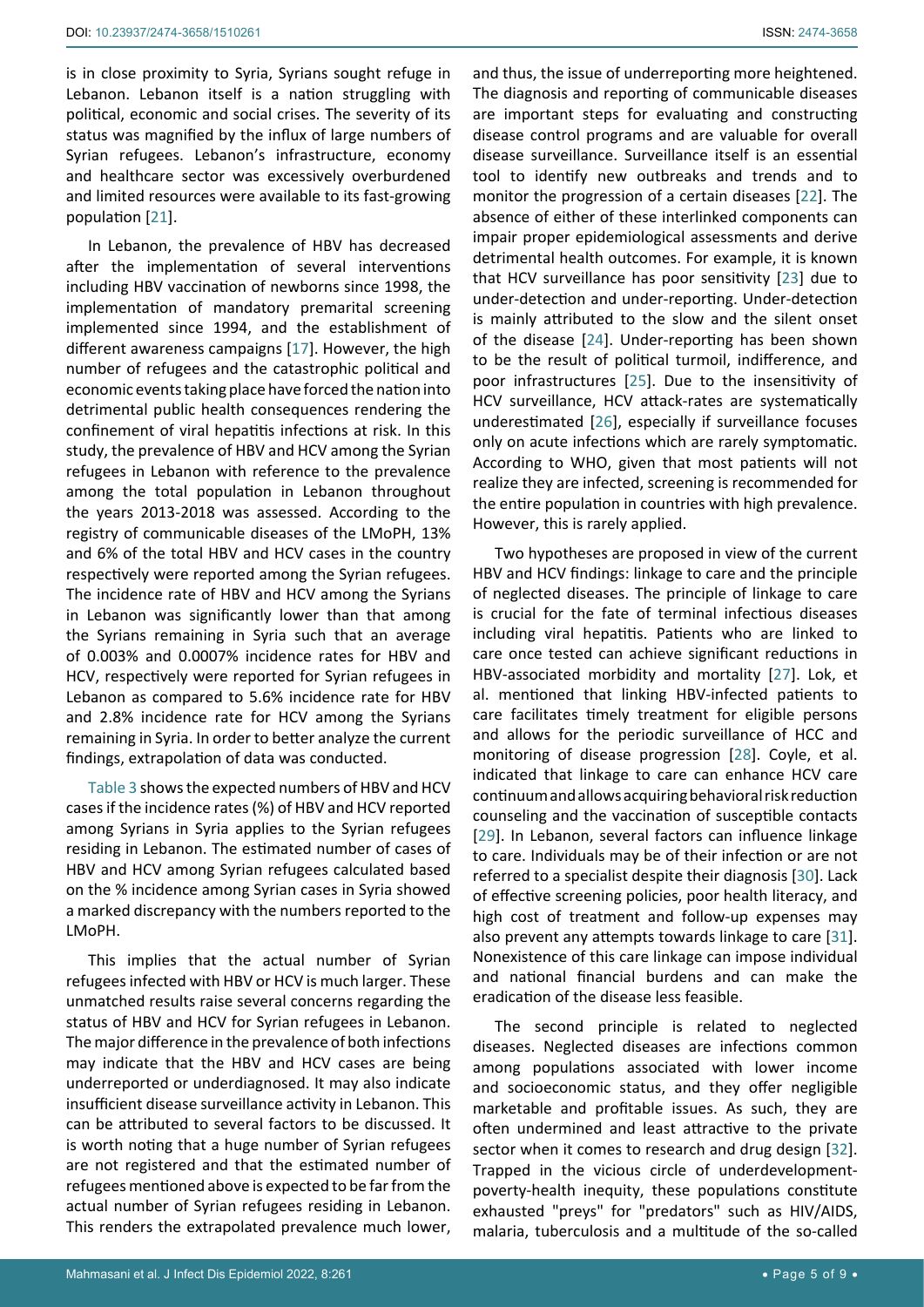neglected diseases [\[33](#page-7-27)]. The great interest in the three big killers overshadows the sufferings that neglected diseases are causing to millions of people. Thus, neglected diseases are not considered a priority and are overlooked by the media and the government. This results in lack of awareness to the disease symptoms and complications, neglects the importance of screening, and prevents the implementation of reporting and surveillance strategies [[34\]](#page-7-28). Lebanon is a country of low HBV and HCV endemicity and these infections are not considered as major priorities. It is assumed that HBV and HCV have become neglected diseases.

This implies that the Syrian refugees in Lebanon are subject to a cumulative risk of complications in the absence of proper screening and treatment. HBV and HCV progressions are often silent and many patients remain unaware of their infection until later stages of cirrhosis, liver decompensation or HCC [\[35](#page-7-29),[36](#page-7-30)]. Reports show that 55-85% of people with acute HBV develop chronic infection and about one third of these, if not treated, eventually develop liver cirrhosis or HCC [[37](#page-7-31)]. As for HCV, it has been evident that the 5-year cumulative risk for HCC was 9.7% to 15.5% in cirrhotic patients [\[38](#page-7-32)]. Most patients infected with HCV have different degrees of liver damage that can worsen and lead to liver cirrhosis in 20% of the cases [[39](#page-7-33)]. One third of patients with predominantly mild HCV showed significant fibrosis progression over a median period of 30 months [\[40](#page-7-34)]. However, individual variability is wide, and it is not yet possible to predict who will progress or in what period. The HCV disease paradigm varies by country based on historical and present risk factors, screening programs and treatment methods [\[41](#page-7-35)].

In developing countries, which are most prevalent with HBV and HCV, treatment capacity and financial resources are limited. Screening and treatment are prioritized for patients in more advanced stages of the disease [[42\]](#page-7-36). This prevents the early identification of patients. The WHO mentions that early identification of individuals with HBV and HCV infections enables them to be linked to care and to prevent or delay progression of liver diseases. It also allows the reduction of transmission through counseling and vaccination [\[34](#page-7-28)]. Even though it is expected that with time the overall prevalence of viral hepatitis will decrease, the morbidity and mortality attributed to viral hepatitis are expected to increase as the presently infected population progresses to advanced stages of liver disease [[43\]](#page-7-26). For instance, under the current treatment paradigm, the prevalence of chronic HCV is projected to fall slightly by 2030, with a 4% decrease, but cases of advanced stage liver disease are projected to increase by 18-30% [\[44](#page-7-37)]. A study by Sibley, et al. mentioned that the number of HCC cases attributable to HCV was projected to a 25% increase by 2030 from a base of 30 cases and that compensated cirrhosis and decompensated cirrhosis

were also projected to a 30% and 17% increase, respectively, from a base of 810 and 90 cases in 2014 [\[43](#page-7-26)]. This implies that the cumulative risk of chronic complications is being continuously elevated. Further neglecting such infections can impose severe burdens especially for struggling countries [\[45](#page-8-0)].

Lebanon is a struggling country itself. Financial and political instabilities caused deleterious consequences on its already deficient health sector. Lebanon is currently undergo in gunique circumstances, holding a peculiar population structure, and experiencing failure in healthcare performance. Given the expected progression of these infections, thorough assessments and careful measures are needed in order to better control HBV and HCV and their long-term sequelae.

According to the data presented in [Table 2](#page-2-1), 60% of HBV cases and 76% of HCV cases in year 2018 were reported among the total population residing in Lebanon corresponding to the age group between 20 and 39. Several studies have shown that HBV and HCV disease progression is an age dependent process. Age at the time of infection has been shown to be a strong determinant of chronicity. The earlier the acquisition of infection, the higher probability of developing chronic infection [\[46](#page-8-1)]. In the National Health and Nutrition Examination Survey(NHANES) study on HCV infection, the chronicity rate was estimated at 30% in subjects below the age of 20 years, and 76% for those older than 20 years [[47\]](#page-8-2). Also, a study by Pradat, et al. showed that most HCV patients, if untreated, are expected to develop cirrhosis at about 65 years, irrespective of the age at infection [[48](#page-8-3)]. For Lebanon, this raises several concerns. The Syrian refugees population in Lebanon is a youthful population that is currently aging while still residing in Lebanon as the conflict in Syria is yet to be resolved. This implies that the burden of HBV and HCV chronicity will be more pronounced in the forthcoming future. Thus, it is important to highlight the cumulative risk assessment associated with viral hepatitis. Lack of patient identification protocols and efficient screening strategies prevent any opportunities for clinical interventions before the onset of severe liver complications. This further increases the burden. The burden of HBV and HCV is expected to be more elevated while the healthcare capacity in Lebanon continues to diminish. Efforts should be targeted towards enhancing the testing-linkage to care process in Lebanon.

Our results also displayed higher HBV and HCV prevalence among men than women in both studied populations. This is in accordance with previous literature indicating that the rate of chronicity for HBV and HCV infections appears to be lower in women, particularly younger women [[49](#page-8-4),[50\]](#page-8-5). Such conclusions are essential for the prioritization and elimination strategies of viral hepatitis particularly in a limited resources setting such as Lebanon.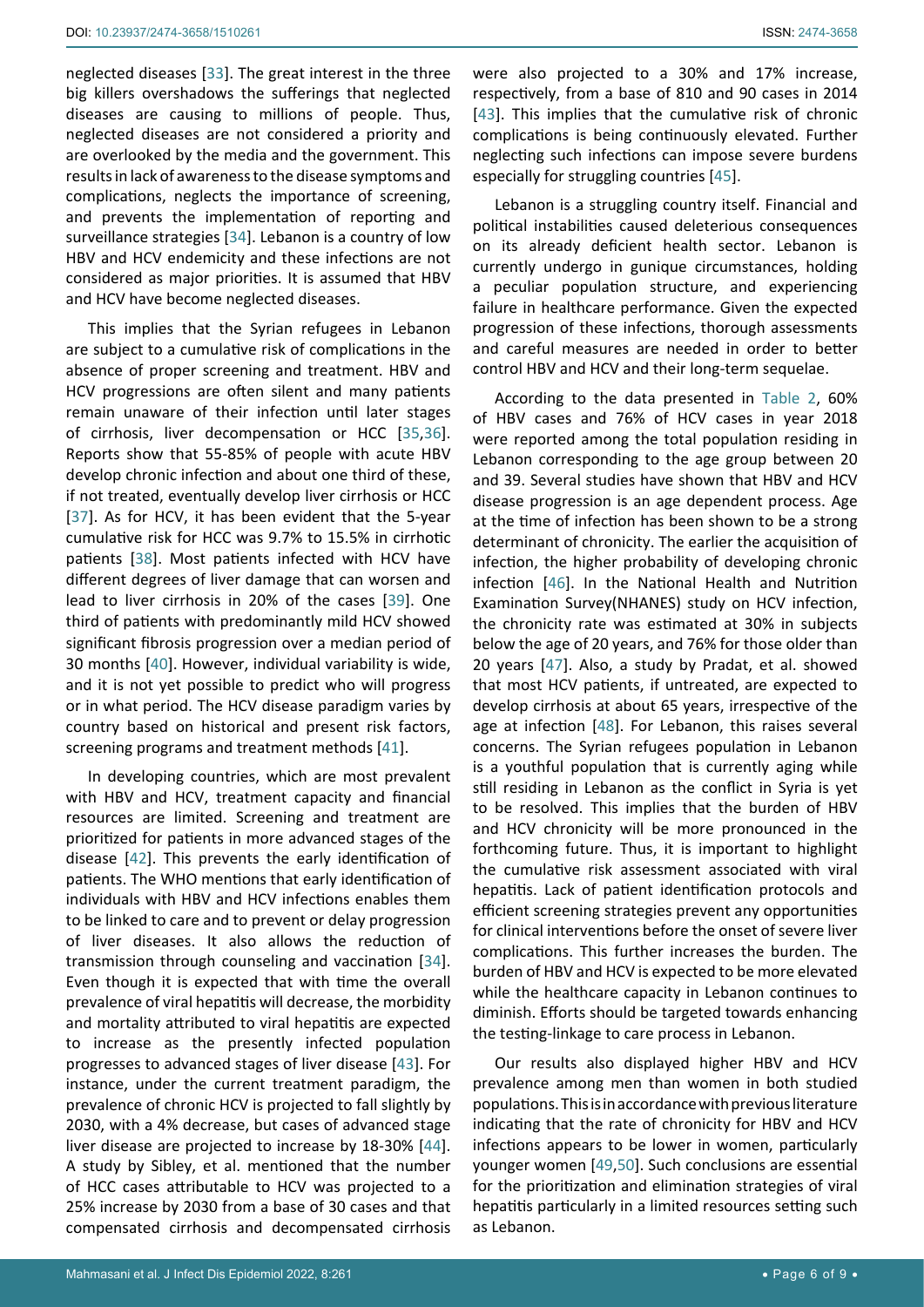Despite being neglected disease, some efforts have focused on the elimination of HBV and HCV. The WHO has recently issued its first guidance for country validation of HBV and HCV elimination and provided recommendations for screening, care and treatment of persons with chronic infections [\[51\]](#page-8-6). Newly developed drugs have revolutionized treatment of HBV and HCV compared to traditional drugs and have exhibited great efficacy, high tolerance, and minimal side effects [\[52](#page-8-7)]. However, despite these advancements, the eradication of viral hepatitis remains to be unattainable in Lebanon [[11](#page-7-9)]. Like many low-middle income countries, Lebanon faces lack of awareness among patients, high costs and shortages in medicines and care utilities [\[41\]](#page-7-35). Although the price of medicines effective against HBV infection have decreased sharply, a study done by Hutin, et al. in 2016 showed that there is significant underutilization of low-price, generic medicines effective against HBV [\[53](#page-8-8)].

Such challenges are underscored in the presence of the high number of refugees in Lebanon. Refugees are among the underprivileged populations. Refugees often experience transit or unstable living conditions and are expected to exhibit elevated rates of HBV and HCV, as described above [\[54](#page-8-9)]. United Nations High Commissioner for Refugees (UNHCR) provides certain medical services to the Syrian refugees in Lebanon. Services include few vaccines, medications for acute illnesses, two ultrasounds for pregnant women, and discounts varying from 10-15% on some other services. Treatments related to HBV or HCV infections are not included in any way other than vaccination against HBV as part of routine children vaccination program [[55](#page-8-10)]. Findings show that Syrian refugees spend only 12% of their income on medical expenses [\[56](#page-8-11)]. The Syrian refugees, who are already struggling financially in their host country, are also burdened by the medical expenses. This makes them reluctant towards seeking diagnosis and linkage to care. This adds pressure on the overloaded Lebanese healthcare sector that is experiencing shortages in medical resources. This pressure results in disparities in the distribution of healthcare services and treatments. Consequently, ethical dilemmas arise regarding the prioritization of these treatments among the refugees and host population [[57](#page-8-12),[58\]](#page-8-13). These issues should be addressed in order to decrease the social and economic burden awaiting the Lebanese government and its people.

Action is needed in order to prevent further neglecting HBV and HCV. Early steps towards eradication and decreasing the expected cumulative burden are crucial. This can be achieved through outreach campaigns to ensure community awareness and to promote a better understanding of HBV and HCV. Efficient proactive screening based on risk analysis is needed. The Lebanese government must establish a responsive, people-oriented healthcare system and ensure access to affordable diagnostics and treatments. Imaging

modalities required for early HCC such as MRI and CT scans should be provided with minimal costs. This will allow systematic surveillance and regular reporting and will enhance testing and linkage to care.

# **Limitations**

There are certain limitations that ought to be addressed. The number of Syrian refugees described in this study is under-representative as the actual number of refugees is expected to be higher. This study included the number of confirmed HBV and HCV cases but did not mention the number of cases with severe liver complications.

#### **Conclusion**

HBV and HCV are neglected diseases in the Syrian refugee population. This continued neglect will render this vulnerable population at a higher risk of chronic viral hepatitis complications and mortality, further increasing the health and economic burden in a country already financially strained. Urgent action is needed by the host country and by the international community to apply better surveillance, detection and linkage to medical care. Given the limited resources available for the Lebanese government, international organizations involved in the health of Syrian refugees should prioritize the management and prevention of viral hepatitis B and C in Lebanon.

#### **Ethical Approval**

An approval from the Institutional Review Board (IRB) was not needed for conducting this study.

#### **Conflicts of Interest**

The authors declare that the research was conducted in the absence of any commercial or financial relationships that could be construed as a potential conflict of interest.

#### **Data Availability**

The data that support the findings of this study are available through the LMoPH database and the listed online references.

#### **References**

- <span id="page-6-0"></span>1. [World Health Organization \(2017\) Global hepatitis report](https://www.who.int/publications/i/item/9789241565455)  [2017.](https://www.who.int/publications/i/item/9789241565455)
- <span id="page-6-1"></span>2. [World Health Organization \(2021\) Hepatitis B.](https://www.who.int/news-room/fact-sheets/detail/hepatitis-b)
- <span id="page-6-2"></span>3. [World Health Organization \(2022\) Hepatitis C.](https://www.who.int/news-room/fact-sheets/detail/hepatitis-c)
- <span id="page-6-3"></span>4. [CDC \(2022\) Viral Hepatits.](https://wwwnc.cdc.gov/travel/yellowbook/2020/travel-related-infectious-diseases/hepatitis-b)
- <span id="page-6-4"></span>5. [Stanaway JD, Flaxman AD, Naghavi M, Fitzmaurice C, Vos](https://pubmed.ncbi.nlm.nih.gov/27394647/)  [T, et al. \(2016\) The global burden of viral hepatitis from](https://pubmed.ncbi.nlm.nih.gov/27394647/)  [1990 to 2013: Findings from the Global Burden of Disease](https://pubmed.ncbi.nlm.nih.gov/27394647/)  [Study 2013. The Lancet 388: 1081-1088.](https://pubmed.ncbi.nlm.nih.gov/27394647/)
- <span id="page-6-5"></span>6. [Su J, Brook RA, Kleinman NL, Corey-Lisle P \(2010\) The](https://pubmed.ncbi.nlm.nih.gov/20683943/)  [impact of hepatitis C virus infection on work absence,](https://pubmed.ncbi.nlm.nih.gov/20683943/)  [productivity, and healthcare benefit costs. Hepatology 52:](https://pubmed.ncbi.nlm.nih.gov/20683943/)  [436-442.](https://pubmed.ncbi.nlm.nih.gov/20683943/)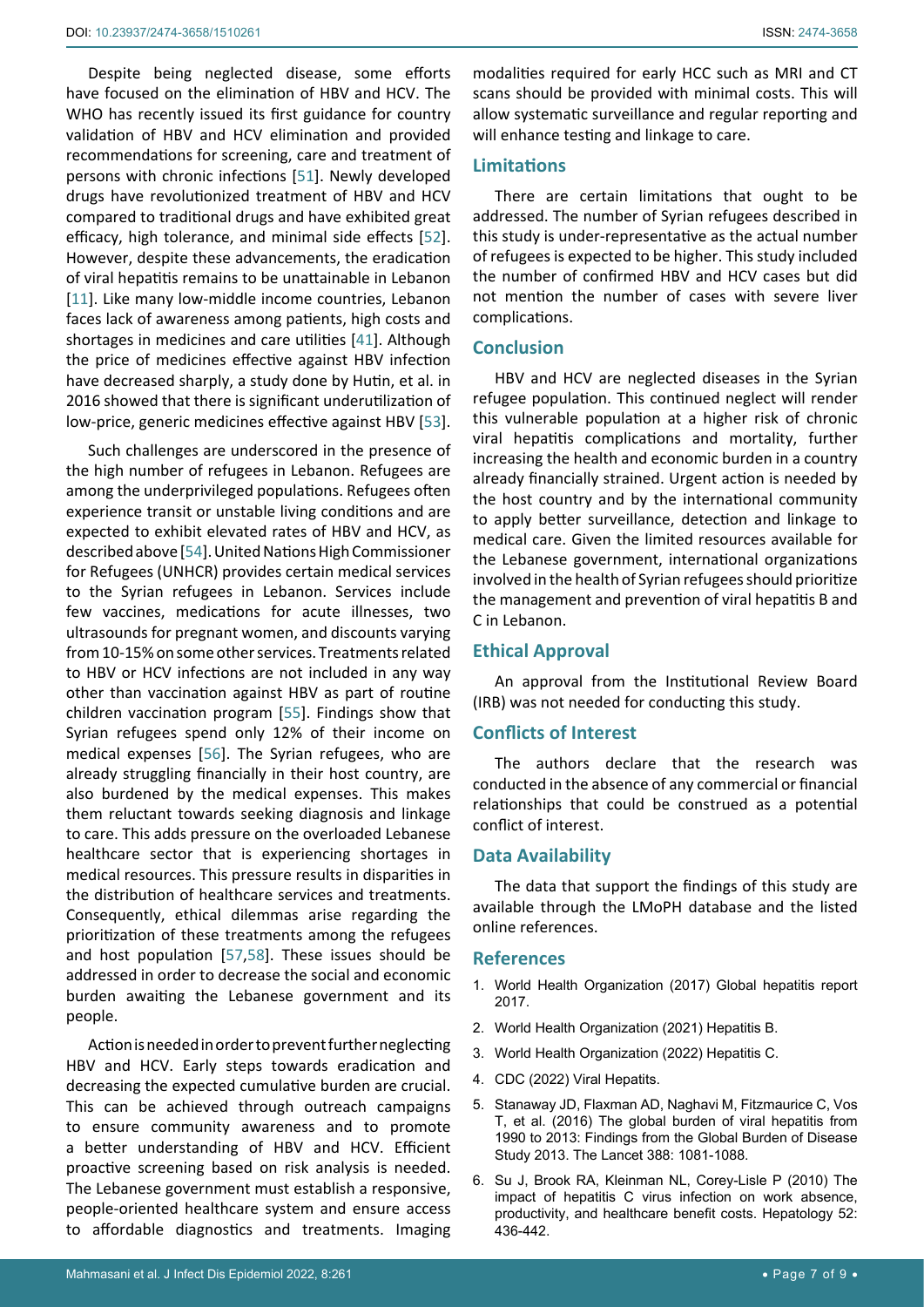- <span id="page-7-5"></span>7. [Khoury ACE, Wallace C, Klimack WK, Razavi H \(2012\)](https://pubmed.ncbi.nlm.nih.gov/22458755/)  [Economic burden of hepatitis C-associated diseases:](https://pubmed.ncbi.nlm.nih.gov/22458755/)  [Europe, Asia Pacific, and the Americas. J Med Econ 15:](https://pubmed.ncbi.nlm.nih.gov/22458755/)  [887-896.](https://pubmed.ncbi.nlm.nih.gov/22458755/)
- <span id="page-7-6"></span>8. [Scott DR, MT Levy \(2010\) Liver transient elastography](https://pubmed.ncbi.nlm.nih.gov/20167986/)  [\(Fibroscan\): A place in the management algorithms of](https://pubmed.ncbi.nlm.nih.gov/20167986/)  [chronic viral hepatitis. Antivir Ther 15: 1-11.](https://pubmed.ncbi.nlm.nih.gov/20167986/)
- <span id="page-7-7"></span>9. [Lu J, Xu A, Wang J, Zhang L, Song L, et al. \(2013\) Direct](https://pubmed.ncbi.nlm.nih.gov/23368750/)  [economic burden of hepatitis B virus related diseases:](https://pubmed.ncbi.nlm.nih.gov/23368750/)  [Evidence from Shandong, China. BMC Health Serv Res](https://pubmed.ncbi.nlm.nih.gov/23368750/)  [13: 37.](https://pubmed.ncbi.nlm.nih.gov/23368750/)
- <span id="page-7-8"></span>10. [Mohammadzadeh M, Derafshi H, Ghari T \(2018\) The](https://pubmed.ncbi.nlm.nih.gov/30524989/)  [estimation of economic burden of hepatitis C virus infection](https://pubmed.ncbi.nlm.nih.gov/30524989/)  [in Iran. Iran J Public Health 47: 1575-1582.](https://pubmed.ncbi.nlm.nih.gov/30524989/)
- <span id="page-7-9"></span>11. [Rached AA, Kheir SA, Saba J, Assaf S, Kassis G, et al.](https://pubmed.ncbi.nlm.nih.gov/30214325/)  [\(2018\) Hepatitis C in Lebanon: The burden of the disease](https://pubmed.ncbi.nlm.nih.gov/30214325/)  [and the value of comprehensive screening and treatment.](https://pubmed.ncbi.nlm.nih.gov/30214325/)  [Hepat Med 10: 73-85.](https://pubmed.ncbi.nlm.nih.gov/30214325/)
- <span id="page-7-0"></span>12. [Nasser SC, Mansour H, Nader TA, Metni M \(2018\) Cost](https://pubmed.ncbi.nlm.nih.gov/29611014/)[effectiveness of novel treatment of hepatitis C virus in](https://pubmed.ncbi.nlm.nih.gov/29611014/)  [Lebanese patients. Int J Clin Pharm 40: 693-699.](https://pubmed.ncbi.nlm.nih.gov/29611014/)
- <span id="page-7-1"></span>13. [Isma'eel H, Jamal NE, Dumit NY, Al-Chaer E \(2020\) Saving](https://www.arab-reform.net/publication/saving-the-suffering-lebanese-healthcare-sector-immediate-relief-while-planning-reforms/)  [the suffering Lebanese healthcare sector: Immediate relief](https://www.arab-reform.net/publication/saving-the-suffering-lebanese-healthcare-sector-immediate-relief-while-planning-reforms/)  [while planning reforms. Initiative AR.](https://www.arab-reform.net/publication/saving-the-suffering-lebanese-healthcare-sector-immediate-relief-while-planning-reforms/)
- <span id="page-7-2"></span>14. [Reliefweb \(2021\) UNHCR Lebanon: Fact sheet, September](https://reliefweb.int/report/lebanon/unhcr-lebanon-fact-sheet-september-2021)  [2021.](https://reliefweb.int/report/lebanon/unhcr-lebanon-fact-sheet-september-2021)
- <span id="page-7-3"></span>15. [Ammar W, Kdouh O, Hammoud R, Hamadeh R, Harb H,](https://pubmed.ncbi.nlm.nih.gov/28154758/)  [et al. \(2016\) Health system resilience: Lebanon and the](https://pubmed.ncbi.nlm.nih.gov/28154758/)  [Syrian refugee crisis. J Glob Health 6: 020704.](https://pubmed.ncbi.nlm.nih.gov/28154758/)
- <span id="page-7-4"></span>16. Hussein NR, Muhammed I, Younus OM, Saleh AM, Salim AA, et al. (2017) Prevalence of HBV, HCV and HIV infections among Syrian refugees in Kurdistan region, Iraq. Int J Infect 4: e39420.
- <span id="page-7-10"></span>17. [Rached AA, Kheir SA, Saba J, Ammar W \(2016\)](https://pubmed.ncbi.nlm.nih.gov/27032492/)  [Epidemiology of hepatitis B and hepatitis C in Lebanon.](https://pubmed.ncbi.nlm.nih.gov/27032492/)  [Arab J Gastroenterol 17: 29-33.](https://pubmed.ncbi.nlm.nih.gov/27032492/)
- <span id="page-7-11"></span>18. [Ward JW, Hinman AR \(2019\) What is needed to eliminate](https://pubmed.ncbi.nlm.nih.gov/30391470/)  [hepatitis B virus and hepatitis C virus as global health](https://pubmed.ncbi.nlm.nih.gov/30391470/)  [threats. Gastroenterology 156: 297-310.](https://pubmed.ncbi.nlm.nih.gov/30391470/)
- <span id="page-7-12"></span>19. [Sharara SL, Kanj SS \(2014\) War and infectious diseases:](https://pubmed.ncbi.nlm.nih.gov/25393545/)  [Challenges of the Syrian civil war. PLoS Pathog 10:](https://pubmed.ncbi.nlm.nih.gov/25393545/)  [e1004438.](https://pubmed.ncbi.nlm.nih.gov/25393545/)
- <span id="page-7-13"></span>20. [Roussos A, Goritsas C, Pappas T, Spanaki M, Papadaki](https://pubmed.ncbi.nlm.nih.gov/12717844/)  [P, et al. \(2003\) Prevalence of hepatitis B and C markers](https://pubmed.ncbi.nlm.nih.gov/12717844/)  [among refugees in Athens. World J Gastroenterol 9: 993-](https://pubmed.ncbi.nlm.nih.gov/12717844/) [995.](https://pubmed.ncbi.nlm.nih.gov/12717844/)
- <span id="page-7-25"></span>21. [Brun C, Fakih A, Shuayb M, Hammoud M \(2021\) The](https://wrmcouncil.org/wp-content/uploads/2021/09/Lebanon-Syrian-Refugees-WRMC.pdf)  [Economic Impact of the Syrian Refugee Crisis in Lebanon.](https://wrmcouncil.org/wp-content/uploads/2021/09/Lebanon-Syrian-Refugees-WRMC.pdf)
- <span id="page-7-14"></span>22. [World Health Organization Regional Office For The](http://www.emro.who.int/noncommunicable-diseases/publications/questions-and-answers-on-importance-of-surveillance-in-preventing-and-controlling-noncommunicable-diseases.html)  [Eastern Mediterranean \(2022\) Importance of surveillance](http://www.emro.who.int/noncommunicable-diseases/publications/questions-and-answers-on-importance-of-surveillance-in-preventing-and-controlling-noncommunicable-diseases.html)  [in preventing and controlling noncommunicable diseases.](http://www.emro.who.int/noncommunicable-diseases/publications/questions-and-answers-on-importance-of-surveillance-in-preventing-and-controlling-noncommunicable-diseases.html)
- <span id="page-7-15"></span>23. [Desenclos JC \(2003\) The challenge of hepatitis C](https://www.eurosurveillance.org/content/10.2807/esm.08.05.00409-en)  [surveillance in Europe. Eurosurveillance 8: 99-100.](https://www.eurosurveillance.org/content/10.2807/esm.08.05.00409-en)
- <span id="page-7-16"></span>24. [Rantala M, van de Laar MJW \(2008\) Surveillance and](https://pubmed.ncbi.nlm.nih.gov/18761967/)  [epidemiology of hepatitis B and C in Europe-a review. Euro](https://pubmed.ncbi.nlm.nih.gov/18761967/)  [Surveill 13: 18880.](https://pubmed.ncbi.nlm.nih.gov/18761967/)
- <span id="page-7-17"></span>25. [Arita I, Nakane M, Kojima K, Yoshihara N, Nakano T, et al.](https://pubmed.ncbi.nlm.nih.gov/14998504/)  [\(2004\) Role of a sentinel surveillance system in the context](https://pubmed.ncbi.nlm.nih.gov/14998504/)  [of global surveillance of infectious diseases. Lancet Infect](https://pubmed.ncbi.nlm.nih.gov/14998504/)  [Dis 4: 171-177.](https://pubmed.ncbi.nlm.nih.gov/14998504/)
- <span id="page-7-18"></span>26. [Kim WR \(2011\) Global epidemiology and burden of hepatitis](https://pubmed.ncbi.nlm.nih.gov/12467763/)  [C. Microbes Infect 4: 1219-1225.](https://pubmed.ncbi.nlm.nih.gov/12467763/)
- <span id="page-7-19"></span>27. [Cohen, C, Holmberg SD, McMahon BJ, Block JM, Brosgart](https://pubmed.ncbi.nlm.nih.gov/21143343/)  [CL \(2011\) Is chronic hepatitis B being undertreated in the](https://pubmed.ncbi.nlm.nih.gov/21143343/)  [United States? J Viral Hepat 18: 377-383.](https://pubmed.ncbi.nlm.nih.gov/21143343/)
- <span id="page-7-20"></span>28. [Lok ASF, McMahon BJ \(2007\) Chronic hepatitis B.](https://pubmed.ncbi.nlm.nih.gov/17256718/)  [Hepatology 45: 507-539.](https://pubmed.ncbi.nlm.nih.gov/17256718/)
- <span id="page-7-21"></span>29. [Coyle C, Moorman AC, Bartholomew T, Klein G, Kwakwa H,](https://pubmed.ncbi.nlm.nih.gov/30633811/)  [et al. \(2019\) The hepatitis C virus care continuum: Linkage](https://pubmed.ncbi.nlm.nih.gov/30633811/)  [to hepatitis C virus care and treatment among patients at](https://pubmed.ncbi.nlm.nih.gov/30633811/)  [an urban health network, Philadelphia, PA. Hepatology 70:](https://pubmed.ncbi.nlm.nih.gov/30633811/)  [476-486.](https://pubmed.ncbi.nlm.nih.gov/30633811/)
- <span id="page-7-22"></span>30. [Spradling PR, Xing J, Rupp LB, Moorman AC, Gordon](https://pubmed.ncbi.nlm.nih.gov/27486115/)  [SC, et al. \(2016\) Infrequent clinical assessment of chronic](https://pubmed.ncbi.nlm.nih.gov/27486115/)  [hepatitis B patients in United States general healthcare](https://pubmed.ncbi.nlm.nih.gov/27486115/)  [settings. Clin Infect Dis 63: 1205-1208.](https://pubmed.ncbi.nlm.nih.gov/27486115/)
- <span id="page-7-23"></span>31. [Sanga ES, Mukumbang FC, Mushi AK, Lerebo W, Zarowsky](https://pubmed.ncbi.nlm.nih.gov/30953503/)  [C \(2019\) Understanding factors influencing linkage to HIV](https://pubmed.ncbi.nlm.nih.gov/30953503/)  [care in a rural setting, Mbeya, Tanzania: qualitative findings](https://pubmed.ncbi.nlm.nih.gov/30953503/)  [of a mixed methods study. BMC Public Health 19: 1-15.](https://pubmed.ncbi.nlm.nih.gov/30953503/)
- <span id="page-7-24"></span>32. [Trouiller P, Olliaro P, Torreele E, Orbinski J, Laing R, et](https://pubmed.ncbi.nlm.nih.gov/12090998/)  [al. \(2002\) Drug development for neglected diseases: a](https://pubmed.ncbi.nlm.nih.gov/12090998/)  [deficient market and a public-health policy failure. The](https://pubmed.ncbi.nlm.nih.gov/12090998/)  [Lancet 35: 2188-2194.](https://pubmed.ncbi.nlm.nih.gov/12090998/)
- <span id="page-7-27"></span>33. [Boutayeb A \(2007\) Developing countries and neglected](https://pubmed.ncbi.nlm.nih.gov/18036265/)  [diseases: Challenges and perspectives. Int J Equity Health](https://pubmed.ncbi.nlm.nih.gov/18036265/)  [6: 20.](https://pubmed.ncbi.nlm.nih.gov/18036265/)
- <span id="page-7-28"></span>34. [World Health Organization \(2016\) Guidelines on hepatitis B](https://apps.who.int/iris/handle/10665/251330)  [and C testing: Policy brief.](https://apps.who.int/iris/handle/10665/251330)
- <span id="page-7-29"></span>35. [Bucci L, Garuti F, Lenzi B, Pecorelli A, Farinati F, et al.](https://pubmed.ncbi.nlm.nih.gov/27427866/)  [\(2017\) The evolutionary scenario of hepatocellular](https://pubmed.ncbi.nlm.nih.gov/27427866/)  [carcinoma in Italy: An update. Liver Int 37: 259-270.](https://pubmed.ncbi.nlm.nih.gov/27427866/)
- <span id="page-7-30"></span>36. [Lavanchy D \(2011\) Evolving epidemiology of hepatitis C](https://pubmed.ncbi.nlm.nih.gov/21091831/)  [virus. Clin Microbiol Infect 17: 107-115.](https://pubmed.ncbi.nlm.nih.gov/21091831/)
- <span id="page-7-31"></span>37. [World Health Organization \(2021\) Hepatitis C fact sheet.](https://www.who.int/news-room/fact-sheets/detail/hepatitis-c)
- <span id="page-7-32"></span>38. [Varbobitis I, Papatheodoridis GV \(2016\) The assessment](https://pubmed.ncbi.nlm.nih.gov/27729632/)  [of hepatocellular carcinoma risk in patients with chronic](https://pubmed.ncbi.nlm.nih.gov/27729632/)  [hepatitis B under antiviral therapy. Clin Mol Hepatol 22:](https://pubmed.ncbi.nlm.nih.gov/27729632/)  [319-326.](https://pubmed.ncbi.nlm.nih.gov/27729632/)
- <span id="page-7-33"></span>39. [Coltorti M, Romano M, Persico M, Morisco F, Tuccillo C, et](https://pubmed.ncbi.nlm.nih.gov/7538100/)  [al. \(1995\) Hepatitis C virus RNA in serum and liver histology](https://pubmed.ncbi.nlm.nih.gov/7538100/)  [in asymptomatic anti-HCV positive subjects. Infection 23:](https://pubmed.ncbi.nlm.nih.gov/7538100/)  [33-36.](https://pubmed.ncbi.nlm.nih.gov/7538100/)
- <span id="page-7-34"></span>40. [Ryder S, Irving WL, Jones DA, Neal KR, Underwood JC](https://pubmed.ncbi.nlm.nih.gov/14960533/)  [\(2004\) Progression of hepatic fibrosis in patients with](https://pubmed.ncbi.nlm.nih.gov/14960533/)  [hepatitis C: A prospective repeat liver biopsy study. Gut 53:](https://pubmed.ncbi.nlm.nih.gov/14960533/)  [451-455.](https://pubmed.ncbi.nlm.nih.gov/14960533/)
- <span id="page-7-35"></span>41. [Liakina V, Hamid S, Tanaka J, Olafsson S, Sharara AI, et](https://pubmed.ncbi.nlm.nih.gov/26513445/)  [al. \(2015\) Historical epidemiology of hepatitis C virus \(HCV\)](https://pubmed.ncbi.nlm.nih.gov/26513445/)  [in select countries-volume 3. J Viral Hepat 22: 4-20.](https://pubmed.ncbi.nlm.nih.gov/26513445/)
- <span id="page-7-36"></span>42. [World Health Organization \(2014\) Guidelines for the](https://apps.who.int/iris/bitstream/handle/10665/111747/9789241548755_eng.pdf?sequence=1)  [screening, care and treatment of persons with hepatitis C](https://apps.who.int/iris/bitstream/handle/10665/111747/9789241548755_eng.pdf?sequence=1)  [infection.](https://apps.who.int/iris/bitstream/handle/10665/111747/9789241548755_eng.pdf?sequence=1)
- <span id="page-7-26"></span>43. [Sibley A, Han KH, Abourached A, Lesmana LA, Makara](https://pubmed.ncbi.nlm.nih.gov/26513446/)  [M, et al. \(2015\) The present and future disease burden of](https://pubmed.ncbi.nlm.nih.gov/26513446/)  [hepatitis C virus infections with today's treatment paradigm–](https://pubmed.ncbi.nlm.nih.gov/26513446/) [volume 3. J Viral Hepat 22: 21-41.](https://pubmed.ncbi.nlm.nih.gov/26513446/)
- <span id="page-7-37"></span>44. [Alfaleh, F, Nugrahini N, Matičič M, Tolmane I, Alzaabi M](https://pubmed.ncbi.nlm.nih.gov/26513447/)  [\(2015\) Strategies to manage hepatitis C virus infection](https://pubmed.ncbi.nlm.nih.gov/26513447/)  [disease burden–volume 3. J Viral Hepati 22: 42-65.](https://pubmed.ncbi.nlm.nih.gov/26513447/)